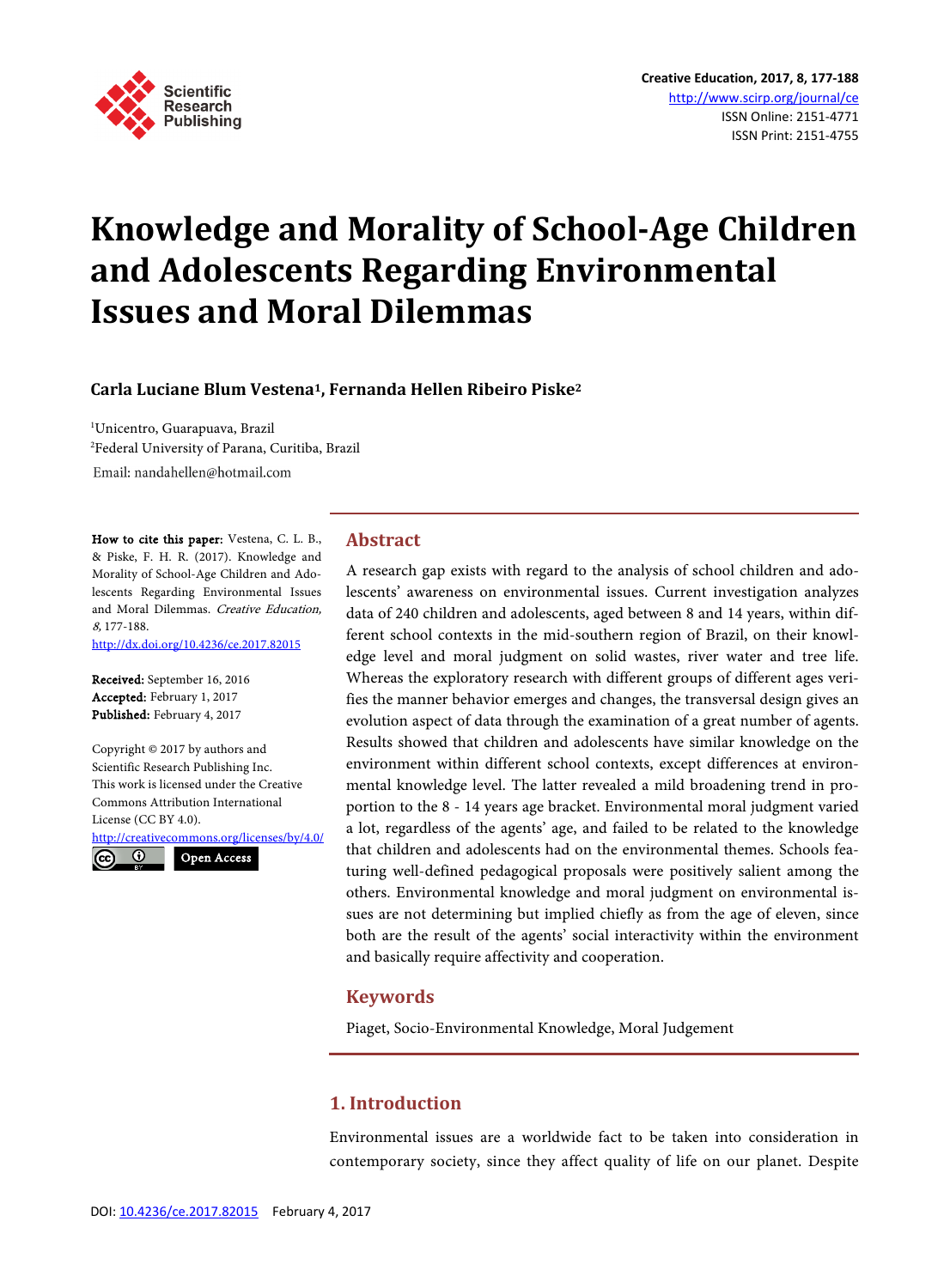environmental warnings given since the 1960s, the proposal for sustainable development especially following the Rio-92 Summit has shown itself to still be ambiguous with regard to justice to reduce social inequalities and overcome socio-environmental problems within and between countries.

As such, following the Stockholm event, environmental education has been highlighted as strategic and a priority in preparing for citizenship that includes socio-environmental values. In Brazil the current National Curricular Guidelines on Environmental Education [\(Brasil,](#page-11-0) 2012) reaffirm that socio-environmental issues must be part of initial and ongoing teacher training curricula, as also determined by the Environmental Education Policy [\(Brasil,](#page-11-1) 1999) and the Official Gazette of the Federal Republic of Brazil [\(Brasil,](#page-11-2) 2002).

Research into students' perception of environmental problems has shown the existence of children who did not know the real physical conditions of local natural elements, even though they take part in Environmental Education projects in Brazil's schools. Data analysed by the Organization for Economic Cooperation and Development [OECD \(2009\)](#page-11-3) showed that teenagers born in the 1990s in Brazil had a knowledge *deficit* in relation to environmental issues.

Studies have shown that few teachers teach Environmental Education, that they are unaware of how children and adolescents acquire knowledge and that they give little value to the role of social interactions in the learning process.

There is a shortage of research analysing the awareness and morality of school-age children and adolescents regarding environmental issues.

This article presents the analysis of data on 240 children and adolescents aged between eight and fourteen, from different school settings in South Central Brazil, as to their level of knowledge and moral judgement about solid waste, river water and tree life.

#### **2. Methods**

This is an exploratory study of different groups of subjects of different ages, undertaken between 2006 and 2010, to observe how conducts appear and change. A cross-sectional design was adopted because it enables a view to be obtained of evolutionary data in a short space of time as well as enabling a large number of subjects to be studied.

The interviews undertaken are based on research themes defined by means of observations conducted in 2008 and 2009, involving the accompaniment of students in each grade during Environmental Education activities, during in-school activities (lessons) and out-of-school activities (trips, cinema, visits).

The interviews took place in 2009 and lasted between 12 and 30 minutes depending on the age of the children and adolescents. The list of questions and moral dilemmas was validated by means of a pilot study performed with two subjects aged 8, two aged 11 and two aged 14 from schools B1 and B2, following their parents' informed consent.

The total sample of subjects was comprised of 240 school children attending 3<sup>rd</sup> to 8<sup>th</sup> grade and aged 8 to 14, distributed homogeneously and of both sexes.

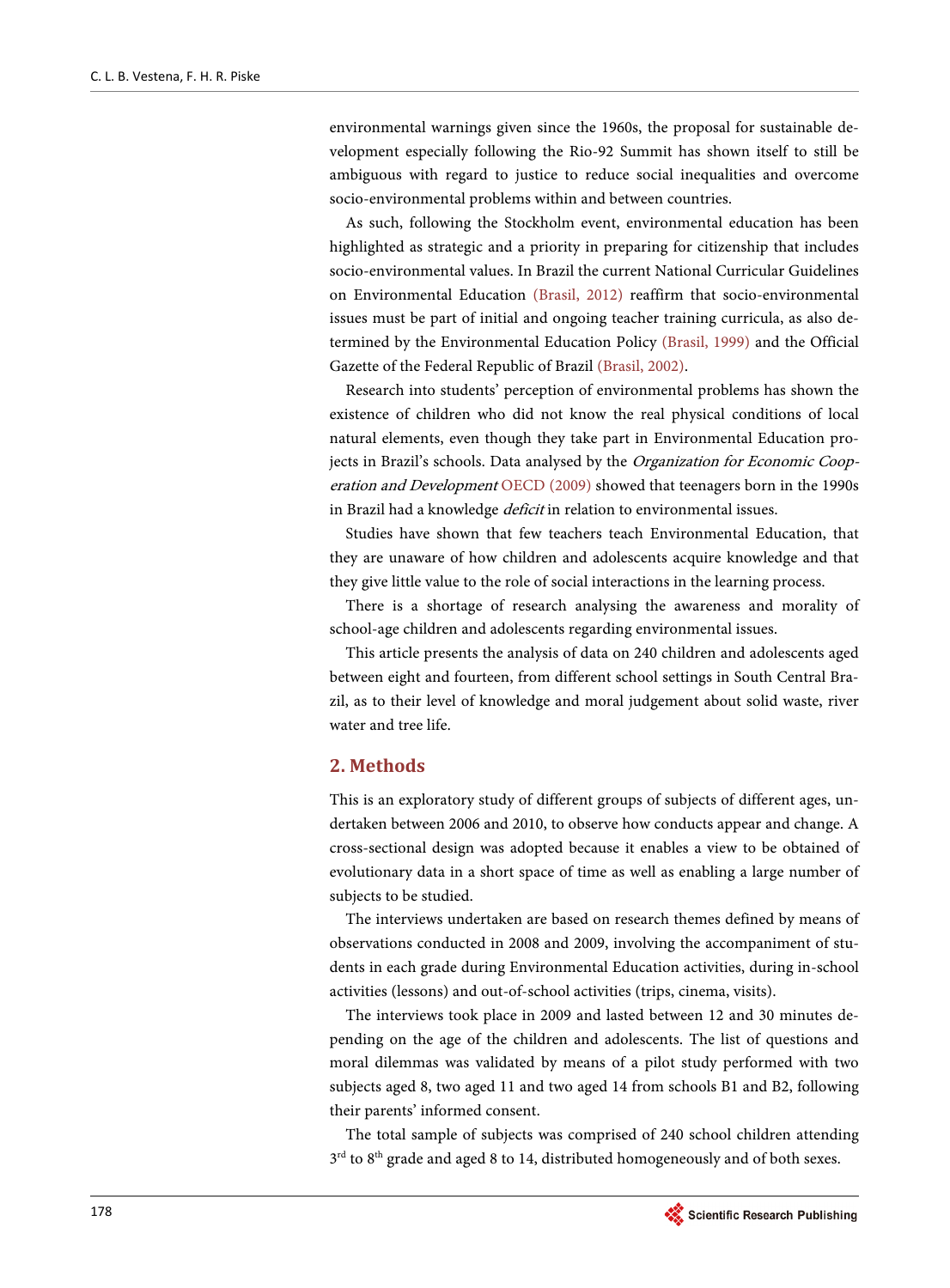The number of subjects was determined by the criteria indicated above and by the need to consider ten subjects per age group, as per [Delval \(2002: p.](#page-11-4) 102), whereby "ten subjects is an adequate number for each age group. It is difficult to reach conclusions with a smaller number of subjects, whilst with a large number analysis is harder".

We selected two public schools not pertaining to any religion and three private schools, one of which pertained to a religion whilst the others did not. We attributed a pseudonym to each one of the five schools in order to maintain their identity confidential, as per [Table 1.](#page-2-0)

The schools selected were basically located in the municipality of Guarapuava, in the south central region of the state of Paraná, as well as one private school in the municipality of Itapira, in the eastern region of the state of São Paulo. One of the private schools (school D) selected in Guarapuava pertained to a religion, whilst the other (school C) did not.

We sorted the data on environmental knowledge in ascending order according to the age of the 240 subjects studied. Moral judgement of environmental issues was assessed based on the respect shown by the children and adolescents with regard to environment-related moral dilemmas. The judgement made by each of the students was classified in accordance with the analysis categories adopted, namely: Moral Judgement in Respect or in Disrespect of the Environment.

## **3. Results and Discussion**

#### 1) Children and adolescents' level of knowledge

The results indicated that both the children and the adolescents in the different school settings have similar environmental knowledge. The only difference in the level of environmental knowledge was a moderate tendency to increased knowledge as age increased, from eight to fourteen years old.

A significant number of children and adolescents showed a discrepancy from the general tendency, according to the different levels of development, both

<span id="page-2-0"></span>Table 1. Principal characteristics of the selected schools.

| School         | PRINCIPAL CHARACTERISTICS                                                                                                                                                                                                                                                   |
|----------------|-----------------------------------------------------------------------------------------------------------------------------------------------------------------------------------------------------------------------------------------------------------------------------|
| A              | <b>Private.</b> Not pertaining to any religion. Infant, Primary and Middle School Education ( $1st$ to $8th$ grade). Has a well-defined<br>teaching concept,* based on Piagetian studies. Does not use handouts and textbooks. Located in the town of <b>Itapira/SP.</b>    |
| <b>B1</b>      | <b>Public.</b> Municipal. Not pertaining to any religion. Infant and Primary School Education ( $1st$ to $4th$ grade). Does not have a<br>well-defined teaching concept. Uses textbooks. Located on the outskirts of the town of <b>Guarapuava/PR</b> .                     |
| B <sub>2</sub> | <b>Public.</b> State-level. Not pertaining to any religion. Middle School Education (5 <sup>th</sup> to 8 <sup>th</sup> grade). Does not have a well-defined<br>teaching concept. Uses textbooks. Located in the town of Guarapuava/PR.                                     |
| $\mathbf C$    | <b>Private.</b> Not pertaining to any religion. Infant, Primary and Middle School Education ( $1st$ to $8th$ grade) and Sixth Form ( $1st$ to $3rd$<br>grade). Does not have a well-defined teaching concept. Uses textbooks. Located in the town of <b>Guarapuava/PR</b> . |
| D              | <b>Private.</b> Pertaining to a religion—Roman Catholic. Infant, Primary and Middle School Education ( $1st$ to $8th$ grade) and Sixth Form<br>(1st to 3rd grade). Does not have a well-defined teaching concept. Uses textbooks. Located in the town of Guarapuava/PR.     |

\*A defined teaching concept is understood to mean a school that organizes what it teaches based on a theoretical reference.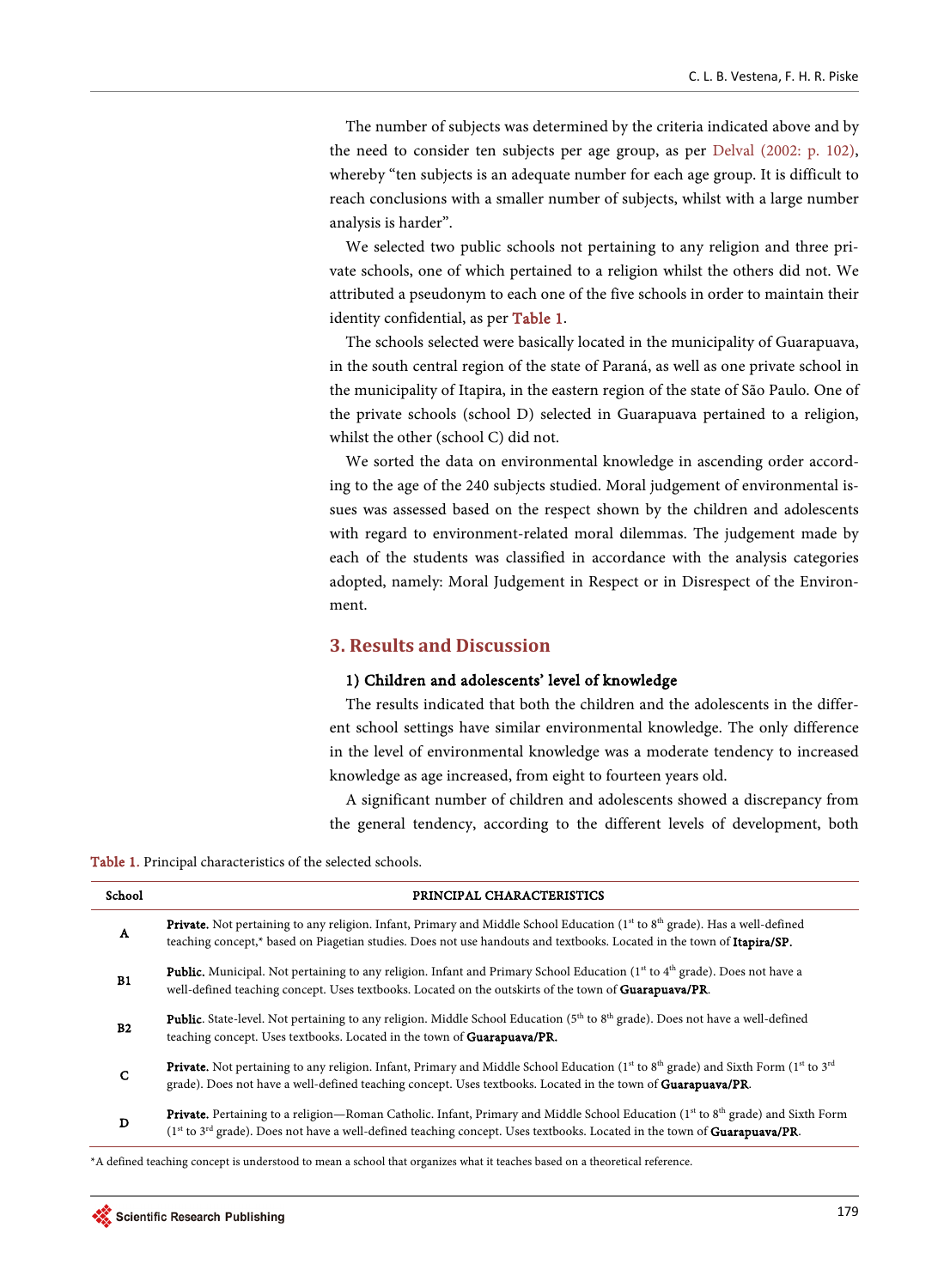greater and lesser, such as, for example, children aged thirteen and fourteen with only preliminary knowledge of environmental issues [\(Figure 1\)](#page-3-0).

Preliminary Environmental Knowledge occurred mainly in children aged between eight to ten and eleven years old. For example, predominant knowledge about residual waste is hermetic, i.e. it is limited to isolated phases and to distinguishing objects. There is no understanding of the systemic process of the decomposition of solid waste disposed of in inappropriate places, nor of the specific decomposition characteristics of each type of matter (food, paper, PET and glass bottles [\(Table 2\)](#page-3-1).

Students with preliminary environmental knowledge have no specific knowledge about trees, their importance, social and ecological function. Trees appear to be an element in isolation from the rest of nature's elements. The students think that rivers are polluted because they notice solid wastes on their banks and the foul smell, but they are unaware of the real causes of pollution and its effects on the health of human beings and other living beings [\(Figure 2\)](#page-4-0).

A large number of children aged eight to ten had preliminary environmental knowledge about the process of matter transformation. Moreover, there is initial elaboration of concepts of environmental issues, whereby the process is more advanced in students aged ten, eleven and thirteen when compared to those aged eight to ten, as in general the former have systemic knowledge about one of the issues studied.

With regard to Preliminary Environmental Knowledge, the children do not show complete structures of systemic knowledge, as they have restricted knowledge

<span id="page-3-0"></span>

Figure 1. Children and adolescent's environmental knowledge.

<span id="page-3-1"></span>

| Table 2. Types of environmental knowledge by age group. |  |  |  |  |  |  |  |  |
|---------------------------------------------------------|--|--|--|--|--|--|--|--|
|---------------------------------------------------------|--|--|--|--|--|--|--|--|

|                 | <b>ENVIRONMENTAL KNOWLEDGE</b> |      |                         |      |                   |      |              |     |  |
|-----------------|--------------------------------|------|-------------------------|------|-------------------|------|--------------|-----|--|
| Age             | Preliminary                    |      | <b>Partial Systemic</b> |      | Complete Systemic |      | <b>TOTAL</b> |     |  |
|                 | Frequency                      | %    | Frequency               | %    | Frequency         | $\%$ | Frequency    | %   |  |
| 8 - 10 years    | 48                             | 56.5 | 36                      | 42.4 |                   | 1.2  | 85           | 100 |  |
| $11 - 12$ years | 17                             | 19.8 | 61                      | 70.9 | 8                 | 9.3  | 86           | 100 |  |
| 13 - 14 years   | 15                             | 21.7 | 39                      | 56.5 | 15                | 21.7 | 69           | 100 |  |

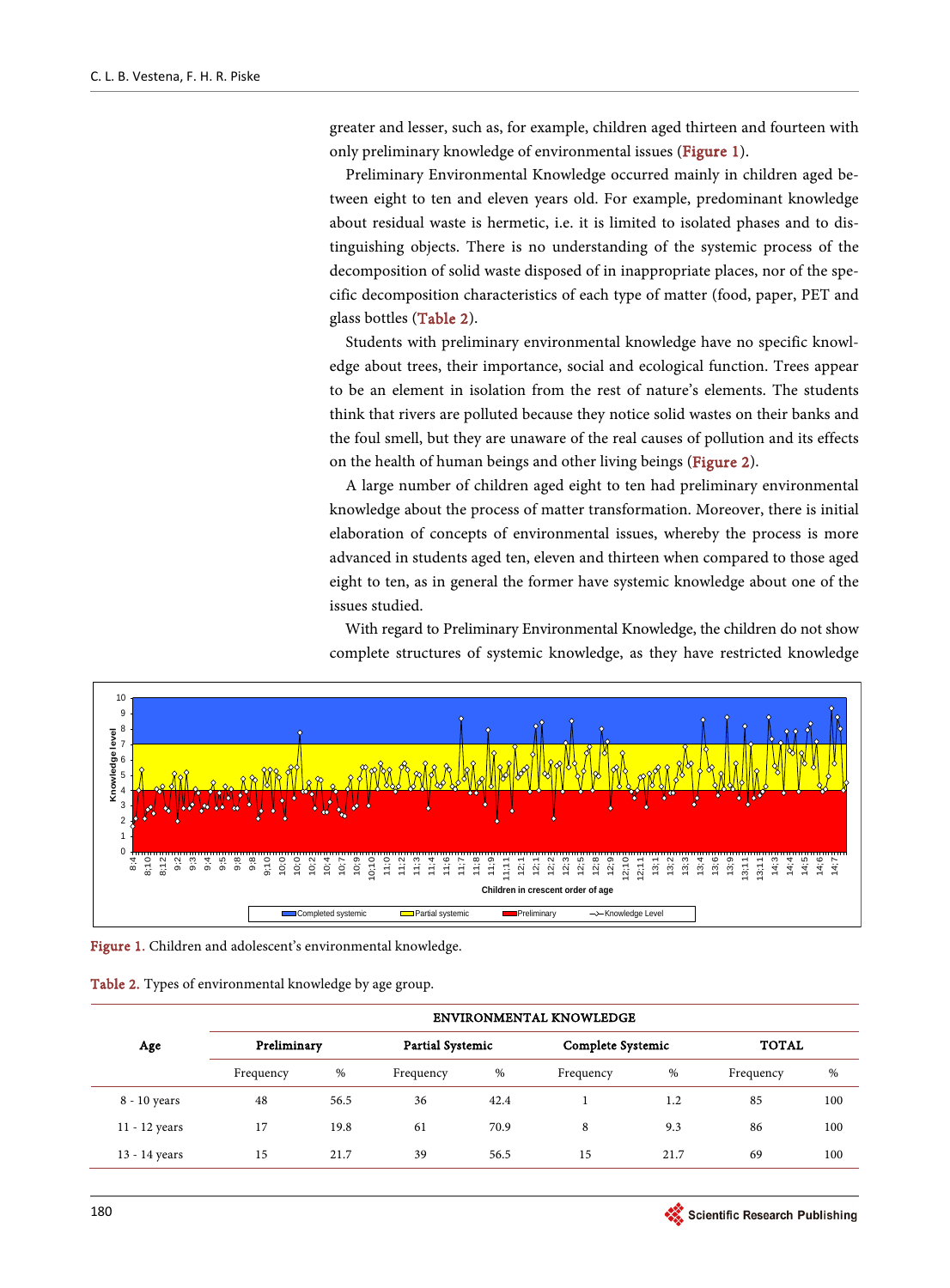<span id="page-4-0"></span>

Figure 2. Children and adolescents: types of environmental knowledge.

regarding objects. For example, in relation to plastic bottles, they are unable to say where they came from, what their use is and how they decompose. Taking the example further, with regard to two questions about decomposition: (1) if two bottles of the same shape and size, one plastic and the other glass, are thrown onto wasteland, which of them will decompose first? (2) there are two bottles of the same size but different shapes, and the plastic bottle keeps its shape but the glass bottle breaks into little pieces, which bottle decomposes first? When answering these questions, the majority of the children and adolescents state that the plastic bottle will decompose first when the two bottles have the same shape, but that the glass bottle will decompose first when the bottles have different shapes (broken glass bottle). This allows us to affirm that they take shape into consideration and not matter. They still see things in an atomistic manner. This is explained because of the number of students with preliminary environmental knowledge about the environment. The following statement by one of the children exemplifies this fact:

- Which bottle decomposes quickest on a plot of wasteland, a plastic one or a glass one?

Imagine that we have two bottles, a plastic one and another just the same but made of glass. Which bottle will break down first? Hum, er, er, I think it's the plastic one.

- Why? Because glass only breaks down if it's thrown and breaks into pieces. I think that glass will take many years, although the plastic bottle will too, but I think glass is more resistant.

- And what if a complete plastic bottle and a broken glass bottle were thrown onto a plot of wasteland. Which do you think would decompose the quickest? This time I think it's the one that's broken down (referring to the glass) because there are fewer pieces in the environment for it (referring to the bottle) to break down. The smaller it is the easier it is to break down. A. 22 (11;3)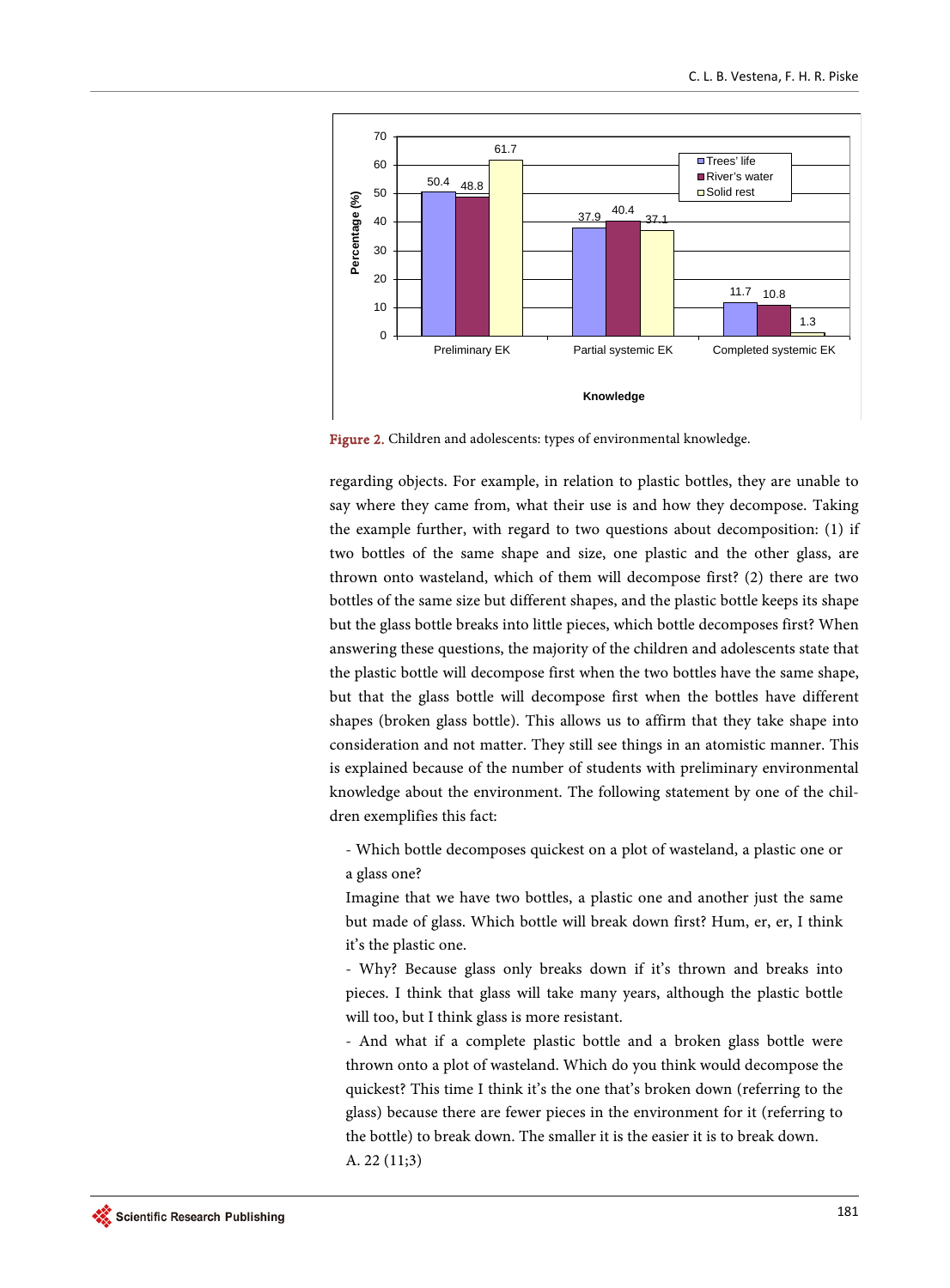In this case, children are in a process of elaborating the notion of substance, because it affirms that the conservation of the substance occurs in an intuitive manner, as it is based on empirical data and not on operational composition, as [Piaget \(1978\)](#page-11-5) mentions.

The children and adolescents who showed Preliminary Environmental Knowledge are basically at the stage of developing Concrete Operational knowledge. To a certain extent the development of knowledge about environmental issues occurred late in relation to the development of intelligence analysed by [Piaget \(1983\),](#page-11-6) as it is conceived that Preliminary Environmental Knowledge about environmental issues could coincide with the beginning of the Concrete Operational stage and Partial Systemic and Systemic Environmental Knowledge could coincide with the Formal Operational stage. However, the level of development (competence) does not necessarily coincide with knowledge (exercising).

Partial Systemic Environmental Knowledge appeared with effect from ten to eleven years of age until fourteen to fifteen. In this phase, knowledge is partitioned, sometimes in relation to a given theme, when the student shows understanding of the environmental system and of causes and consequences of actions on the environment, sometimes when the student does not know what the impacts of the actions are and/or devises false hypothesis as to the causes and consequences. Partial systemic knowledge is situated between preliminary and complete systemic knowledge and is understood to be something that is in the process of developing.

Children and adolescents with Systemic Environmental Knowledge showed that they understood the relationships between the elements of the environmental system, the causes and consequences of human interventions and their impact on the lives of living beings.

The inadequate disposal of solid waste is totally understood as causing alterations in the environment that affect the quality of natural resources and human health. The water cycle is influenced both quantitatively and qualitatively by interventions of a human nature. The movement of water on, under and above the earth's surface determines how substances are transported, such as: sediments, solid waste, effluents, etc., located on the drained area and which extrapolate the river's course. As such, alterations to the drainage area can generate impacts on the dynamics of the fluvial processes and on the quality and quantity of water, having impacts on practically all the components of the environmental system.

This level of environmental knowledge can be justified when a child coordinates the various schemas devised as the body assimilates the milieu, there being a relationship between the milieu and the body (exchanges). Thought categories undergo transformism and there is increasingly elaborate adaptation of thoughts about the elements of nature, as well as adaptation of these elements to thoughts, in accordance with [Parrat-Dayan's view \(2000\)](#page-11-7) that in the domain of knowledge there is a notion of the transformism of thought categories.

In short, we found that in the thirteen to fourteen age group only 21.4% of the

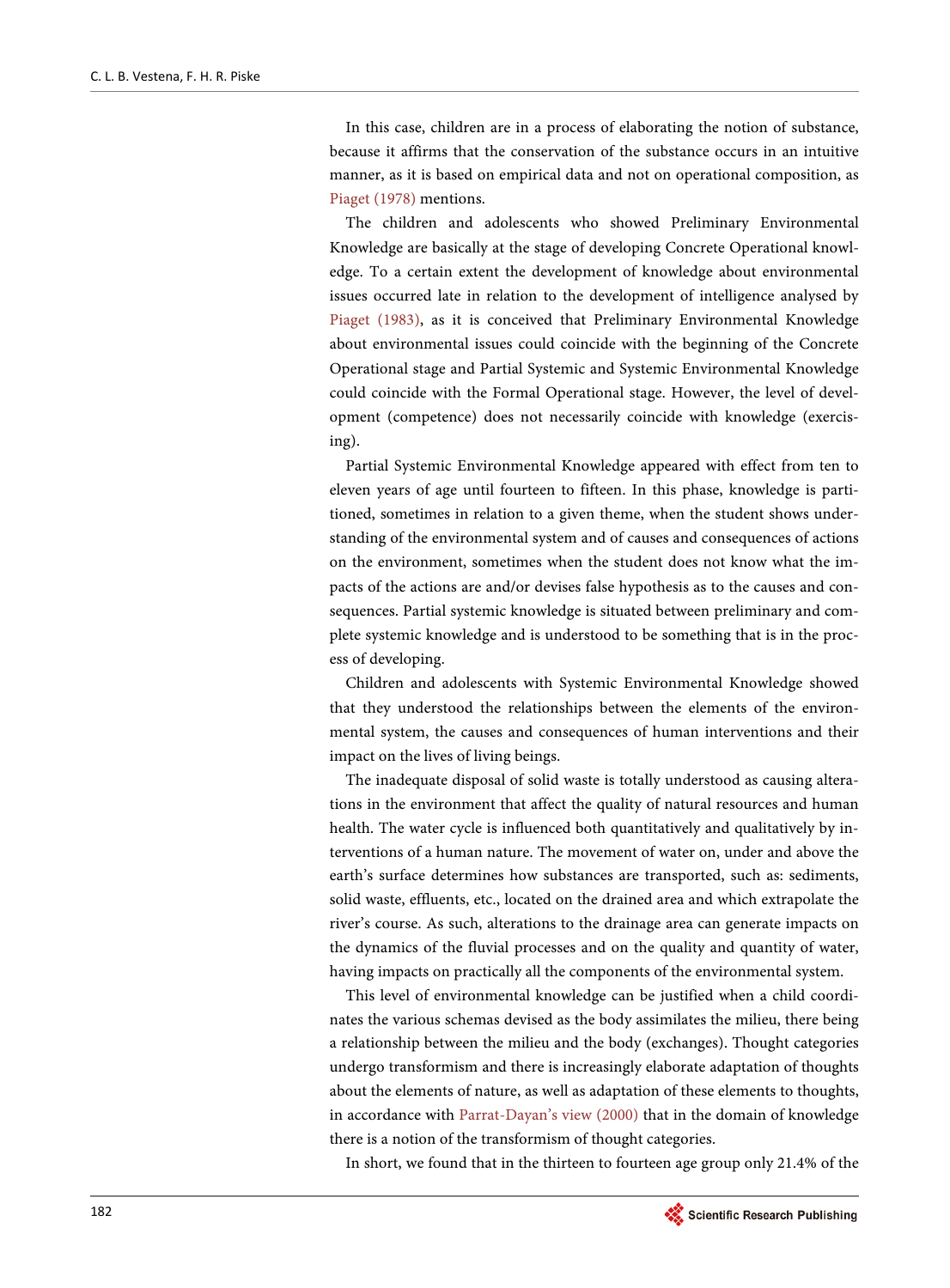adolescents showed Systemic Knowledge and the majority showed Partial Systemic Knowledge (56.5%).

A possible reasoning within knowledge about environmental issues is retarded in relation to the phases of development. These phases can be explained by the fact that in order to have systemic knowledge children and adolescents need to have operational structures that comprehend reversibility, mobility and transformations between (physical) states. This is only possible when they distinguish infralogical operations, i.e. physical operations and operations in space and time, as well as logical and mathematical operations. Infralogical operations have a bearing on positions and states and express, therefore, the transformations of objects, rather than leaving this Constant [\(Piaget, 1979\)](#page-11-8).

# 2) Children and adolescents' level of moral judgement of environmental impacts

We noted that the students, from eleven years onwards, although principally the older ones, demonstrated a more significant level in disrespect of the envi-ronment than younger children and adolescents aged eight to eleven [\(Figure 3\)](#page-6-0).

In general, Moral Judgement (MJ) in Respect of the Environment was predominant in 83.3% of the environmental dilemmas, whilst MJ in Disrespect of the Environment was 16.7%. When assessing MJ incidence in relation to the different themes, it was found to be homogeneous, with slightly more MJ in Respect of the Environment for the dilemma of inadequate disposal of solid waste and slightly more MJ in Disrespect of the Environment for polluted waters [\(Figure 4\)](#page-7-0).

Moral Judgements in Disrespect of the Environment increased in the thirteen to fourteen age group, to the detriment of MJ in Respect, which has to be associated with moral development itself [\(Table 3\)](#page-7-1).

The considerable presence of subjects in the MJ Environmental Respect/Disrespect category (31.9%) has to be associated with the affectivity they demonstrate during conflict situations (dilemma) involving elements to which they attribute value; for example, the need for a family member to have a job. In this case, when a child is asked about whether or not a factory should be built,

<span id="page-6-0"></span>

Figure 3. Types of environmental moral judgements.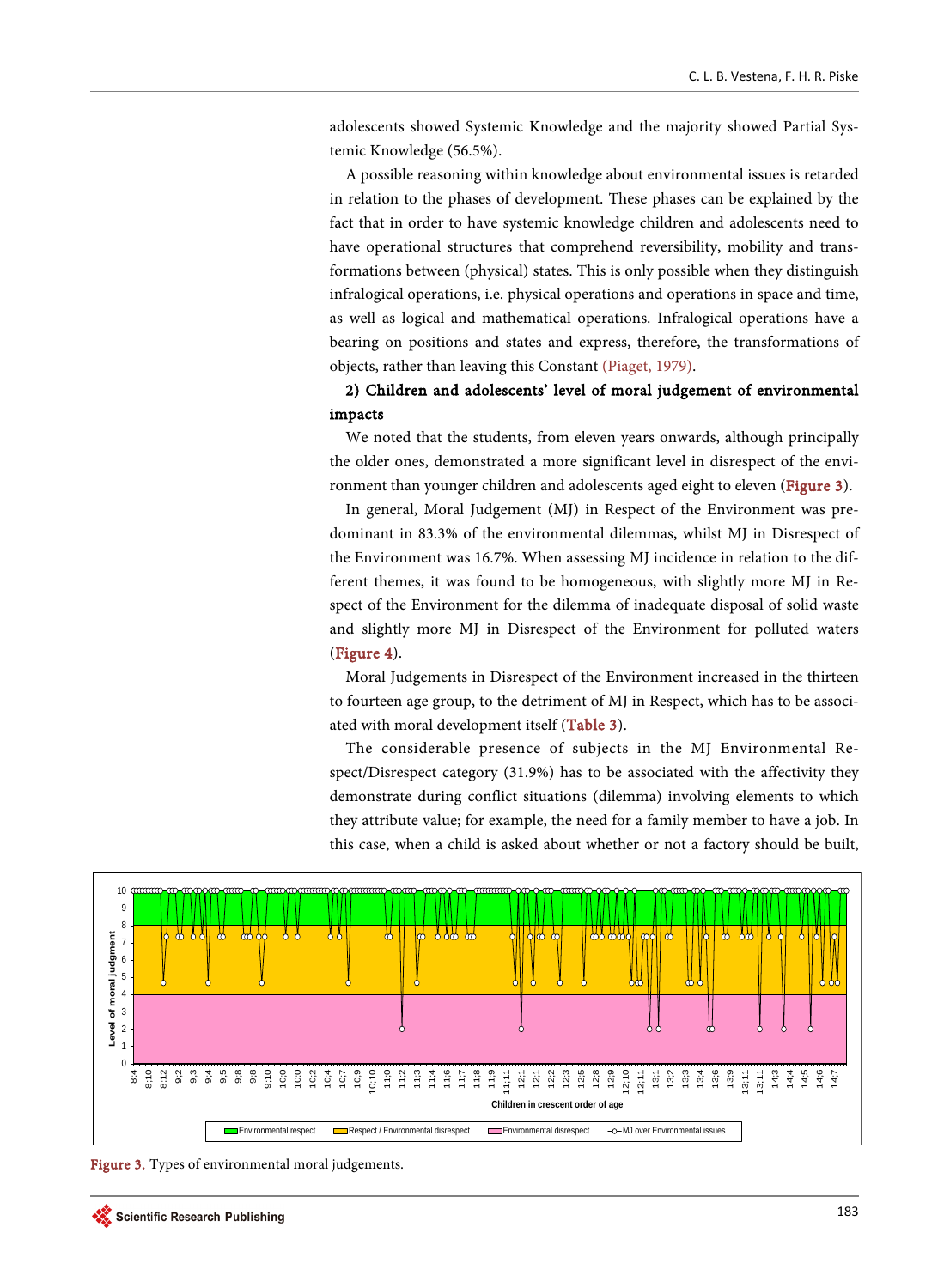<span id="page-7-0"></span>

Figure 4. Children and adolescents' types of environmental moral judgement.

<span id="page-7-1"></span>Table 3. Types of environmental MJ by age group.

|               | MORAL JUDGEMENT OF ENVIRONMENTAL ISSUES |      |                                     |      |                             |      |           |      |  |
|---------------|-----------------------------------------|------|-------------------------------------|------|-----------------------------|------|-----------|------|--|
| Age           | Environmental<br>Respect                |      | Environmental<br>Respect/Disrespect |      | Environmental<br>Disrespect |      | TOTAL     |      |  |
|               | Frequency                               | %    | Frequency                           | %    | Frequency                   | $\%$ | Frequency | $\%$ |  |
| 8 - 10 years  | 65                                      | 76.5 | 20                                  | 23.5 | $\Omega$                    | 0.0  | 85        | 100  |  |
| 11 - 12 years | 51                                      | 59.3 | 33                                  | 38.4 | 2                           | 2.3  | 86        | 100  |  |
| 13 - 14 years | 40                                      | 58.0 | 22                                  | 31.9 | 7                           | 10.1 | 69        | 100  |  |

which would generate employment but would pollute the river, the child gives a moral judgement in favour of building the factory because this is the most outstanding need, even though the pollution of the water would affect many people.

The occurrence of indices of Moral Judgement in Disrespect of the Environment in relation to the issue of tree felling, at School B1, may be associated with the reality faced by the children and adolescents at this school. It has no sports ground for Physical Education lessons and this may have influenced the students' Moral Judgement in Disrespect of the Environment.

We found the best indices of Moral Judgement in Respect of the Environment at Schools D and A. We noted that conflicts between students at School A are discussed by the teachers and by the class in the form of specific meetings. Teachers do not use expiatory punishments as they believe that punishing students does not alter their behaviour regarding environmental issues. This may be contributing to the existence of cooperation and, consequently, to mutual respect, as it requires reciprocity and principals of justice. This behaviour can be explained by the operational teaching concept developed at the school, as the teachers and their teaching practices were seen to promote cooperative environments which enable students to develop autonomy right from the first years of primary education. This explains the presence of high indices of Moral Judgement in Respect of the Environment.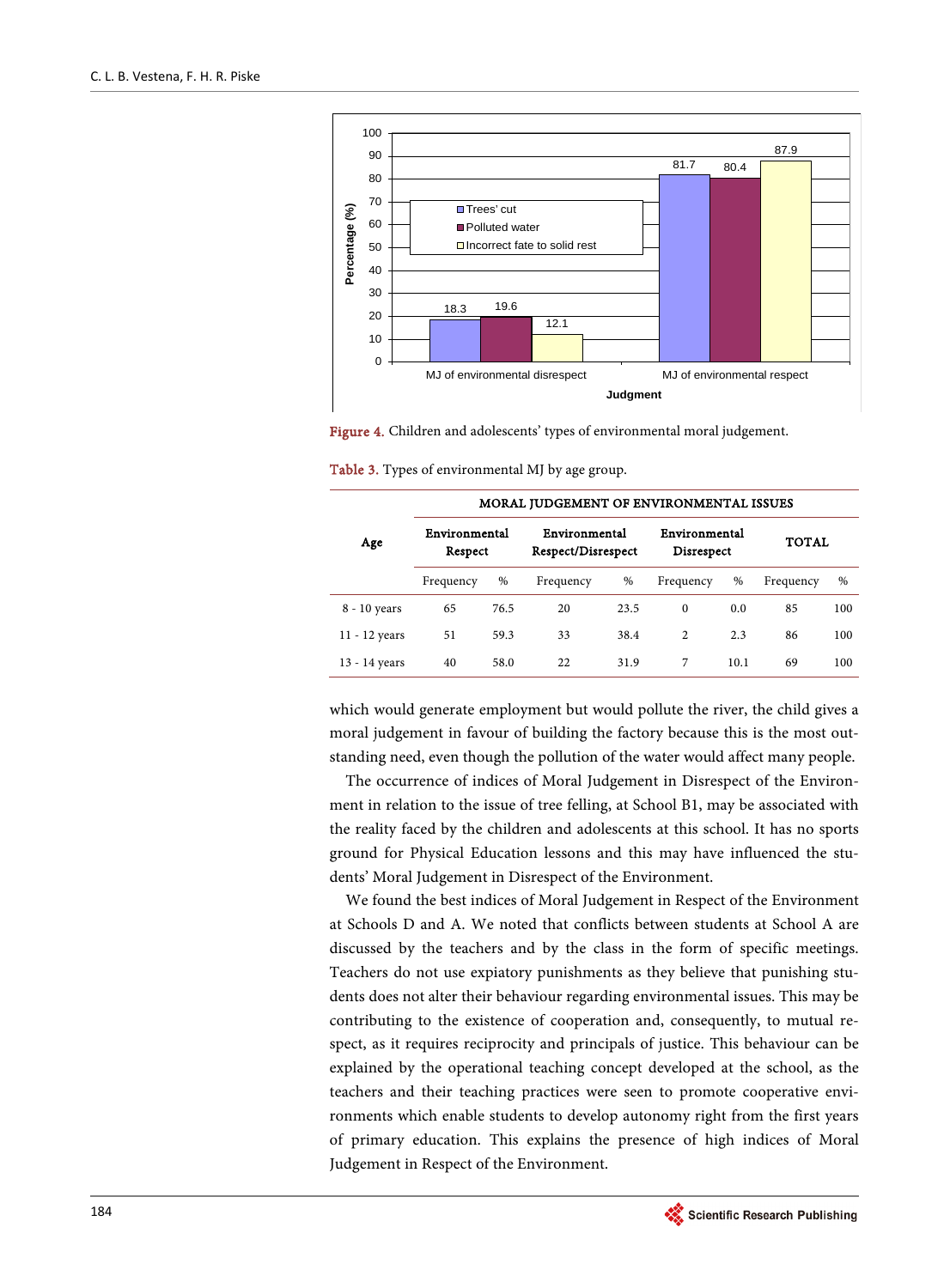At School D it was evident that almost all children aged under eleven demonstrated Moral Judgement in Respect of the Environment. This is probably related to the relationship of interindividual coercion or the children's egocentricity, propagated by the heteronomous phase and made possible through unilateral respect.

In this school, as already mentioned, there are constant activities aimed at developing human values based on Christian principles. This would explain the results found.

Another relevant aspect to be highlighted is that despite School D having a philosophical concept of a religious nature, the Judeao-Christian conception of the world was made evident in the following words of one of the subjects interviewed:

- When you think about trees, do you think they have life? Yes.

- Why? Because God created trees and they increase in size, they grow just like we do. D.15 (10;2)

The divine explanation of the creation of nature is referred to very little by the children when analysing the issue of trees, although the understanding of the world based on religious knowledge may have explained nature as God's creation and as a pure and perfect work, as stated by [Brailovsky \(1992\).](#page-11-9) 

In keeping with [Piaget \(1977:](#page-11-10) p. 313), building rules through mutual agreement and cooperation becomes rooted within the child's conscience and leads to an effective practice, as cooperation constitutes "the system of interindividual operations", i.e., the operational clusterings that enable individuals' operations to adjust to each other. Individual operations "constitute the uncentred actions susceptible to coordinating themselves into clusters that encompass other people's operations", as well as one's own operations.

It is also appropriate to say that this oscillation, which may be the result of the process of moral development in relation to environmental issues, could be an intermediate and imbalanced stage between heteronomy and autonomy. Values operating with heteronomy are conditioned by agents that exert coercion and environmental moral judgement is determined by this context. However, when children and adolescents evolve and attain autonomy, they judge based on values.

Heteronomous children may demonstrate both environmental respect and disrespect, owing to the imposition caused by coercion made possible by unilateral respect (regardless of their parents' wishes). Contrary to this, there are children who despite building very clear moral rules in relation to the environment, in certain situations, such as at school, they are not coerced by the teacher because he or she does not exert authority. As such, they tend to disrespect rules and not respect the environment, regardless of whether the teacher is present or absent. This occurs owing to the phase of transition from heteronomy to autonomy when children begin to reflect about social rules and no longer simply comply with them. This is why when they are in a coercive environment where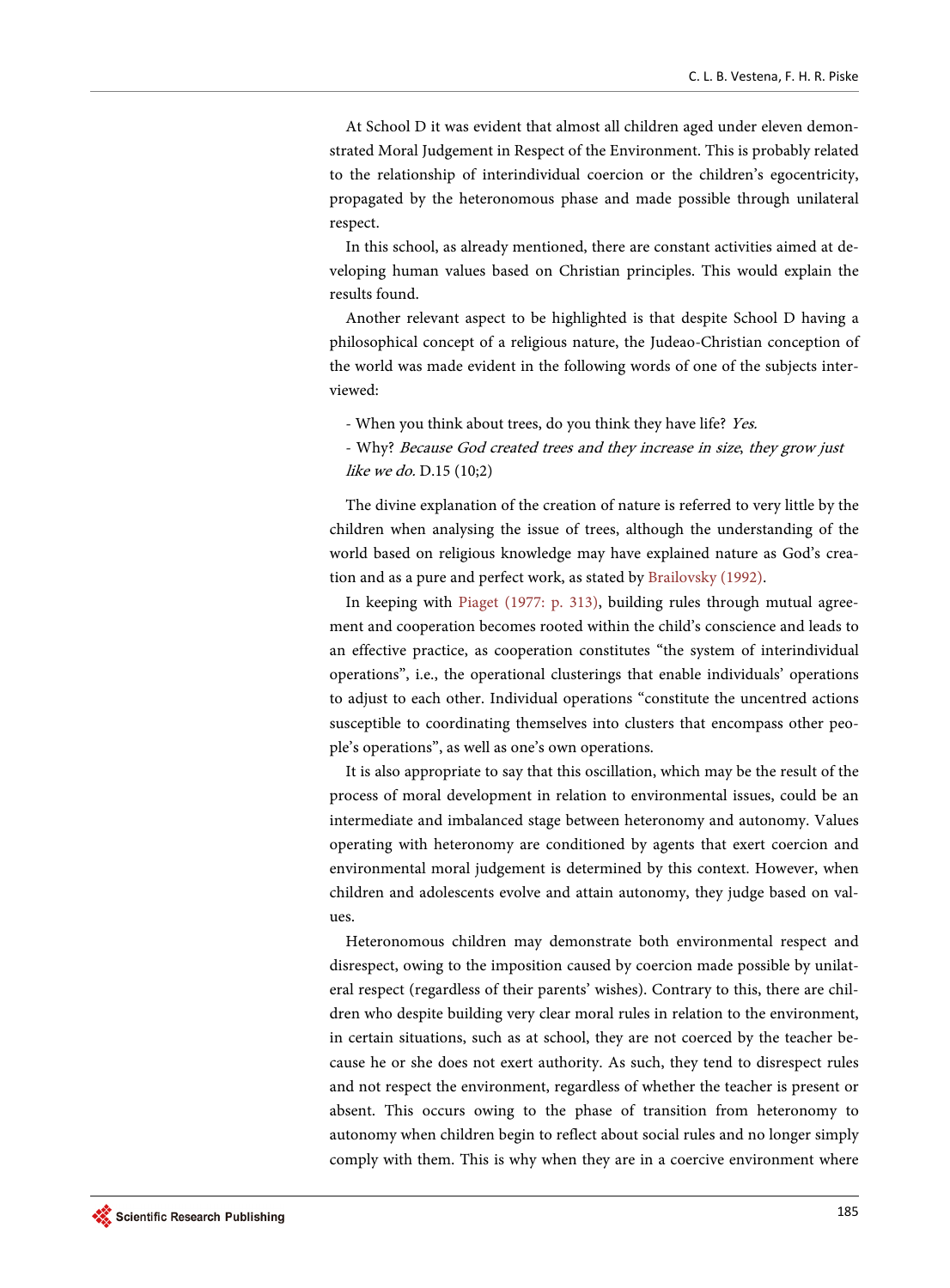rules are imposed, they tend not to obey them because they are beginning to coordinate their own points of view.

We agree with [Piaget \(1973:](#page-11-11) p. 108) that conditions of equilibrium result in the constitution of a form of logic only in certain types of exchange which can be defined from the term of cooperation, being the opposite to exchanges diverted by a factor, whether this be egocentricity or coercion. As such, "equilibrium cannot be achieved when, owing to intellectual egocentricity, the partners are not able to coordinate their points of view". This is also related to cooperation with the environment and nature.

## **4. Conclusion**

The environmental knowledge of the children and adolescents, in general, is preliminary and intermediate, i.e. they do not have systematized understandings of the interrelations between the elements of the environmental system and many of them do not demonstrate knowledge of the constitution of different types of matter present in the environment.

The majority of the children and adolescents studied show moral judgement in respect of environmental themes, as well as cases of moral judgement in disrespect of the environment regardless of their age.

The environmental knowledge of the children and adolescents, differently to their environmental moral judgement, showed a moderate tendency to increasing as they became older, between eight and fourteen years old.

Moral Judgement in Respect of the Environment is extremely social, since children and adolescents need to understand the environmental system as an integrated totality and that actions in the milieu cause changes in the environment. The notion of cooperation is fundamental in relation to the environment, since thinking about the environment means thinking about collectivity.

Despite environmental knowledge and Moral Judgement about environmental issues not being determinants, they are implied, principally from eleven years of age onwards, given that both result from the social interaction of individuals in the environment.

As such, we can affirm that social factors, including the transmission of education (family and school context), and social interaction impose respect for the environment as rules to be obeyed. These rules are reinforced in environmental education practices. In this way, in general, heteronomous children express moral judgements in respect of the environment.

We believe that not always what children think correct is what they would do in real situation. Therefore, the results of Environmental Moral Judgment presented in this paper should be used only as an indicative of judgment of environmental issues and not of the actions of children and adolescents in the environment, since the judgment exerts influence, but does not determine their action.

Therefore, the answer to the research problem, that children and adolescents act to intensify or cause environmental problems, even if they are aware of the

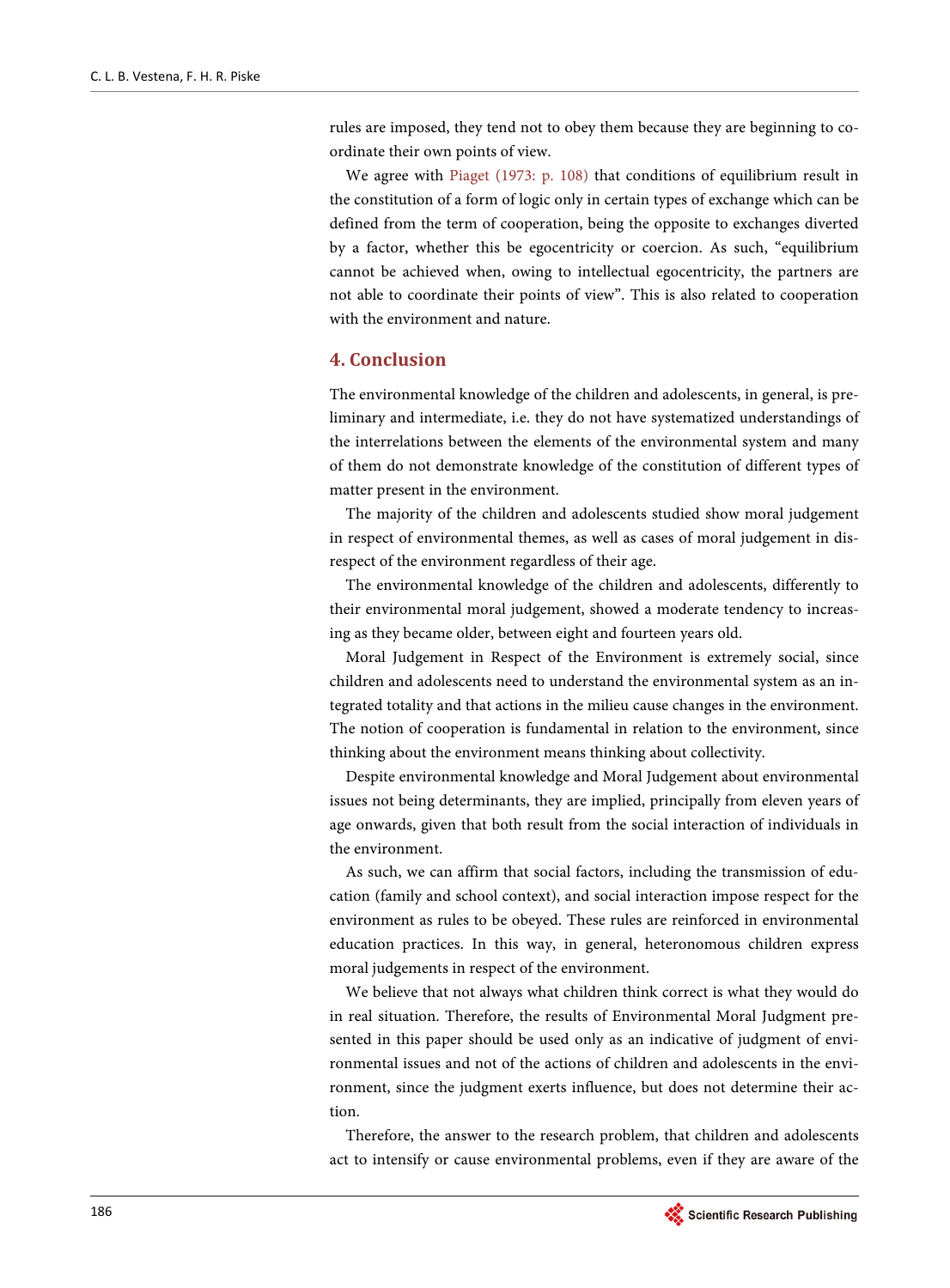causes and consequences of environmental problems, is due to several factors: they do not attribute a value to the environment Sufficient to become aware of their actions, because of the level of knowledge and practice of autonomy, among other factors.

Environmental awareness involves coordination of logical operations, cooperation, moral judgment, and affection. [Figure 5](#page-10-0) seeks to exemplify how environmental awareness is constituted.

Finally, we emphasize that, in order to have an Environmental Moral Judgment in children and adolescents based on the intentions of their actions, in a respectful and subjective way, it is necessary that the school environment be cooperative, allowing them to exercise autonomy, development of affectivity and knowledge of environmental issues.

The practice of Environmental Education should promote activities that lead children and adolescents to reflect on moral dilemmas of local environmental problems through experiences with the use of concrete materials. Therefore, considering the environmental dimension in the Environmental Education proposal means explaining the changes in the environment, purpose and quantity of life in the short and long term. The use of the environmental dimension approach in Environmental Education proposals provides a breakthrough.

The greatest difficulty found in the study was to identify the types of knowledge and environmental judgment of children and adolescents.

We emphasize the need for future studies to analyze the interference of

<span id="page-10-0"></span>

Figure 5. Environmental awareness. Source[: Vestena \(2011:](#page-11-12) p. 163).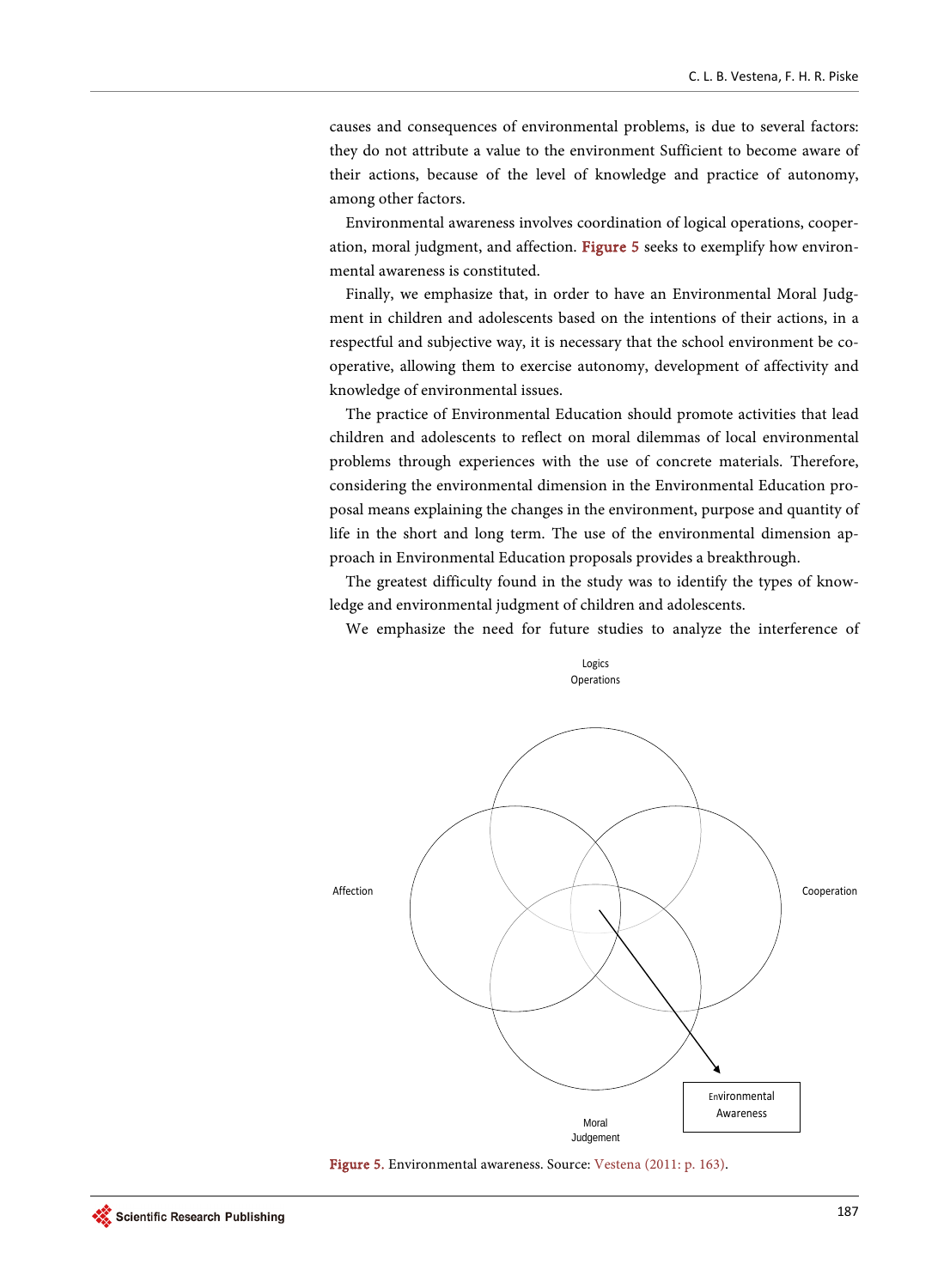affectivity in the process of constitution of environmental moral judgment, as well as to evaluate the psychogenesis of environmental moral judgment.

## **References**

- <span id="page-11-9"></span>Brailovsky, A. E. (1992). Esta, nuestra única Tierra: Introcción a la ecología y medio ambiente. Argentina: Ediciones Larousse Argentina.
- <span id="page-11-1"></span>Brasil. Lei n. 9795 de 27 de abril de 1999. (1999). Dispõe sobre a educação ambiental, institui a Política Nacional de Educação Ambiental e dá outras providências. Brasília: Diário Oficial da República Federativa do Brasil, n. 79, 28 abr.
- <span id="page-11-2"></span>Brasil. (2002). Decreto n. 4281 de 25 de junho de 2002. Regulamenta a Lei 9795 de 27 de abril de 1999 (...). Brasília: Diário Oficial da República Federativa do Brasil, n. 121, 26 jun.
- <span id="page-11-0"></span>Brasil. (2012). Ministério de Educação. Conselho Nacional de Educação. Resolução n. 2, de 15 de junho de 2012. Dispõe sobre as Diretrizes Curriculares Nacionais para a Educação Ambiental. Brasília, DF: D.O.U., 15 jun. Seção 1, p. 18.
- <span id="page-11-4"></span>Delval, J. (2002). Introdução à prática do método clínico: Descobrindo o pensamento das crianças. Porto Alegre: Artmed.
- <span id="page-11-3"></span>Organização Para Cooperação E Desenvolvimento Econômico (OCDE) (2009). Programa Internacional de Avaliação de Alunos—PISA. Brasília.
- <span id="page-11-7"></span>Parrat-Dayan, S. (2000). A Teoria de Piaget sobre a Causalidade. In M. Moreno, G. Sastre, M. Bovet, & A. Leal (Eds.), Conhecimento E Mudança: Os Modelos Organizadores Na Construção Do Conhecimento (pp. 15-37). Campinas: Moderna.
- <span id="page-11-11"></span>Piaget, J. (1973). Estudos Sociológicos. São Paulo: Forense. (Études Sociologiques. Genève: Droz, 1965).
- <span id="page-11-10"></span>Piaget, J. (1977). O Julgamento Moral Na Criança. São Paulo: Mestre Jou. (Le Jugement Moral Chez L'enfant. Paris: F. Alcan, 1932).
- <span id="page-11-5"></span>Piaget, J. (1978). Fazer E Compreender. São Paulo: Melhoramentos (Réussir Comprendre. Paris: Puf. 1e Éd., 1974).
- <span id="page-11-8"></span>Piaget, J. (1979). A Noção De Tempo Na Criança. Rio De Janeiro: Editora Record. (Le Développement De La Notion De Temps Chez L'enfant. Paris: Presses Universitaires De France, 1946).
- <span id="page-11-6"></span>Piaget, P. (1983). A Psicologia Da Inteligência (2nd ed.). Rio De Janeiro: Zaha. (La Psychologie De L'intelligence. Paris: A. Collin, 1947).
- <span id="page-11-12"></span>Vestena, C. L. B. (2011). Piaget e a questão ambiental: Sujeito epistêmico, diagnóstico e considerações educacionais. São Paulo: Cultura Acadêmica.